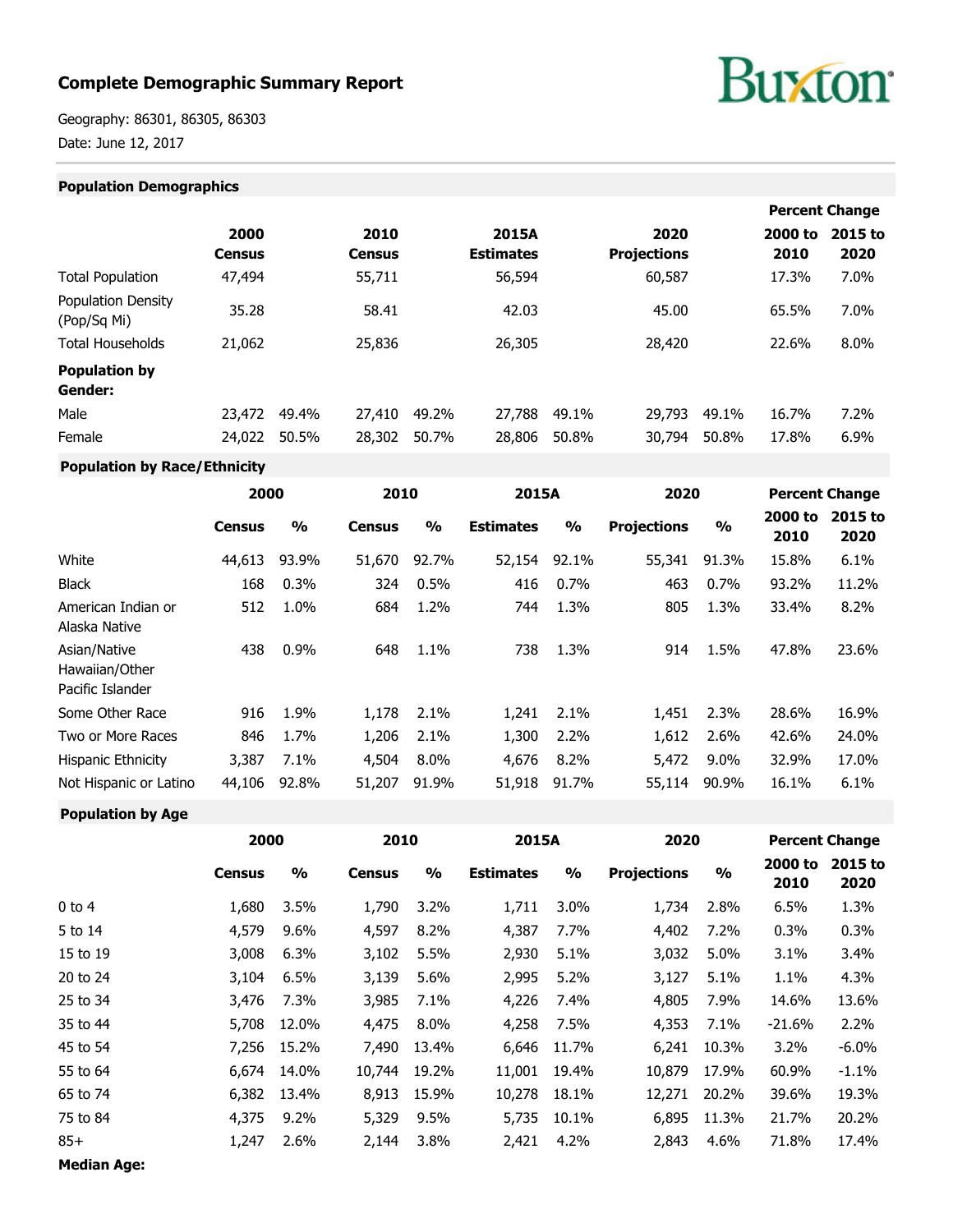|                             | 2000          |               | 2010          |                         | 2015A            |                         | 2020               |                         | <b>Percent Change</b> |                       |
|-----------------------------|---------------|---------------|---------------|-------------------------|------------------|-------------------------|--------------------|-------------------------|-----------------------|-----------------------|
|                             | <b>Census</b> | $\frac{1}{2}$ | <b>Census</b> | $\mathbf{0}/\mathbf{0}$ | <b>Estimates</b> | $\frac{1}{2}$           | <b>Projections</b> | $\frac{1}{2}$           | 2000 to<br>2010       | 2015 to<br>2020       |
| <b>Total Population</b>     | 48.1          |               | 54.2          |                         | 56.2             |                         | 57.7               |                         |                       |                       |
| <b>Households by Income</b> |               |               |               |                         |                  |                         |                    |                         |                       |                       |
|                             | 2000          |               | 2010          |                         | 2015A            |                         | 2020               |                         |                       | <b>Percent Change</b> |
|                             | <b>Census</b> | $\frac{1}{2}$ | <b>Census</b> | $\frac{1}{2}$           | <b>Estimates</b> | $\mathbf{O}/\mathbf{o}$ | <b>Projections</b> | $\mathbf{O}/\mathbf{O}$ | 2000 to<br>2010       | 2015 to<br>2020       |
| $$0 - $15,000$              | 3,605         | 17.1%         | 3,217         | 12.4%                   | 3,538            | 13.4%                   | 3,145              | 11.0%                   | $-10.7%$              | $-11.1%$              |
| \$15,000 - \$24,999         | 3,251         | 15.4%         | 3,508         | 13.5%                   | 3,460            | 13.1%                   | 3,224              | 11.3%                   | 7.8%                  | $-6.8%$               |
| \$25,000 - \$34,999         | 3,040         | 14.4%         | 3,034         | 11.7%                   | 3,014            | 11.4%                   | 2,918              | 10.2%                   | 0.1%                  | $-3.1%$               |
| \$35,000 - \$49,999         | 3,710         | 17.6%         | 4,536         | 17.5%                   | 4,381            | 16.6%                   | 4,207              | 14.8%                   | 22.2%                 | $-3.9%$               |
| \$50,000 - \$74,999         | 3,570         | 16.9%         | 4,584         | 17.7%                   | 4,917            | 18.6%                   | 5,874              | 20.6%                   | 28.4%                 | 19.4%                 |
| \$75,000 - \$99,999         | 1,783         | 8.4%          | 2,698         | 10.4%                   | 2,729            | 10.3%                   | 3,337              | 11.7%                   | 51.3%                 | 22.2%                 |
| $$100,000 - $149,999$       | 1,276         | 6.0%          | 2,545         | 9.8%                    | 2,488            | 9.4%                    | 3,376              | 11.8%                   | 99.4%                 | 35.6%                 |
| $$150,000 +$                | 787           | 3.7%          | 1,710         | 6.6%                    | 1,774            | 6.7%                    | 2,335              | 8.2%                    | 117.3%                | 31.6%                 |
| Average Hhld Income         | \$51,026      |               | \$66,670      |                         | \$65,051         |                         | \$73,629           |                         | 30.6%                 | 13.1%                 |
| Median Hhld Income          | \$37,052      |               | \$45,411      |                         | \$45,923         |                         | \$52,542           |                         | 22.5%                 | 14.4%                 |
| Per Capita Income           | \$22,628      |               | \$31,435      |                         | \$30,723         |                         | \$34,989           |                         | 38.9%                 | 13.8%                 |
| <b>Employment</b>           |               |               |               |                         |                  |                         |                    |                         |                       |                       |

#### **Percent Change 2000 Census % 2010 Census % 2015A Estimates % 2020 Projections % 2000 to 2015 to 2010 2020** Total Population 16+ 40,670 48,807 49,992 53,963 20.0% 10.5% Total Labor Force 20,032 49.2% 22,701 46.5% 23,046 46.0% 24,482 45.3% 13.3% 6.2% Civilian, Employed 19,068 95.1% 20,524 90.4% 21,518 93.3% 23,214 94.8% 7.6% 7.8% Civilian, Unemployed <sup>876</sup> 4.3% 2,048 9.0% 1,370 5.9% 1,110 4.5% 133.6% -19.0% In Armed Forces 87 0.4% 129 0.5% 158 0.6% 159 0.6% 47.4% 0.6% Not In Labor Force 20,638 50.7% 26,106 53.4% 26,946 53.8% 29,480 54.6% 26.4% 9.4% % Blue Collar 6,677 35.1% 6,757 32.9% 7,176 33.3% 7,697 35.7% 1.2% 7.2% % White Collar 12,346 64.9% 13,766 67.0% 14,341 66.6% 15,516 72.1% 11.5% 8.1%

**Housing Units**

|                                                     | 2000          |               | 2010          |               | 2015A            |               | 2020               |               |                 | <b>Percent Change</b> |
|-----------------------------------------------------|---------------|---------------|---------------|---------------|------------------|---------------|--------------------|---------------|-----------------|-----------------------|
|                                                     | <b>Census</b> | $\frac{0}{0}$ | <b>Census</b> | $\frac{0}{0}$ | <b>Estimates</b> | $\frac{0}{0}$ | <b>Projections</b> | $\frac{0}{0}$ | 2000 to<br>2010 | 2015 to<br>2020       |
| <b>Total Housing Units</b>                          | 25,456        |               | 32,397        |               | 32,504           |               | 35,197             |               | 27.2%           | 8.2%                  |
| <b>Total Occupied</b><br><b>Housing Units</b>       | n/a           | n/a           | 25,836        | 79.7%         | 26,305           | 80.9%         | 28,420             | 80.7%         | n/a             | 8.0%                  |
| Owner Occupied:<br>Owned with a<br>mortgage or loan | n/a           | n/a           | 10,651        | 41.2%         | 9,898            | 37.6%         | 10,657             | 37.4%         | n/a             | 7.6%                  |
| Owner Occupied:<br>Owned free and clear             | n/a           | n/a           | 7,378         | 28.5%         | 7,600            | 28.8%         | 8,288              | 29.1%         | n/a             | $9.0\%$               |
| Renter Occupied                                     | n/a           | n/a           | 7,807         | 30.2%         | 8,807            | 33.4%         | 9,476              | 33.3%         | n/a             | 7.5%                  |
| Vacant                                              | 4,394         | 17.2%         | 6,562         | 20.2%         | 6,199            | 19.0%         | 6,777              | 19.2%         | 49.3%           | 9.3%                  |
| <b>Vehicles Available</b>                           |               |               |               |               |                  |               |                    |               |                 |                       |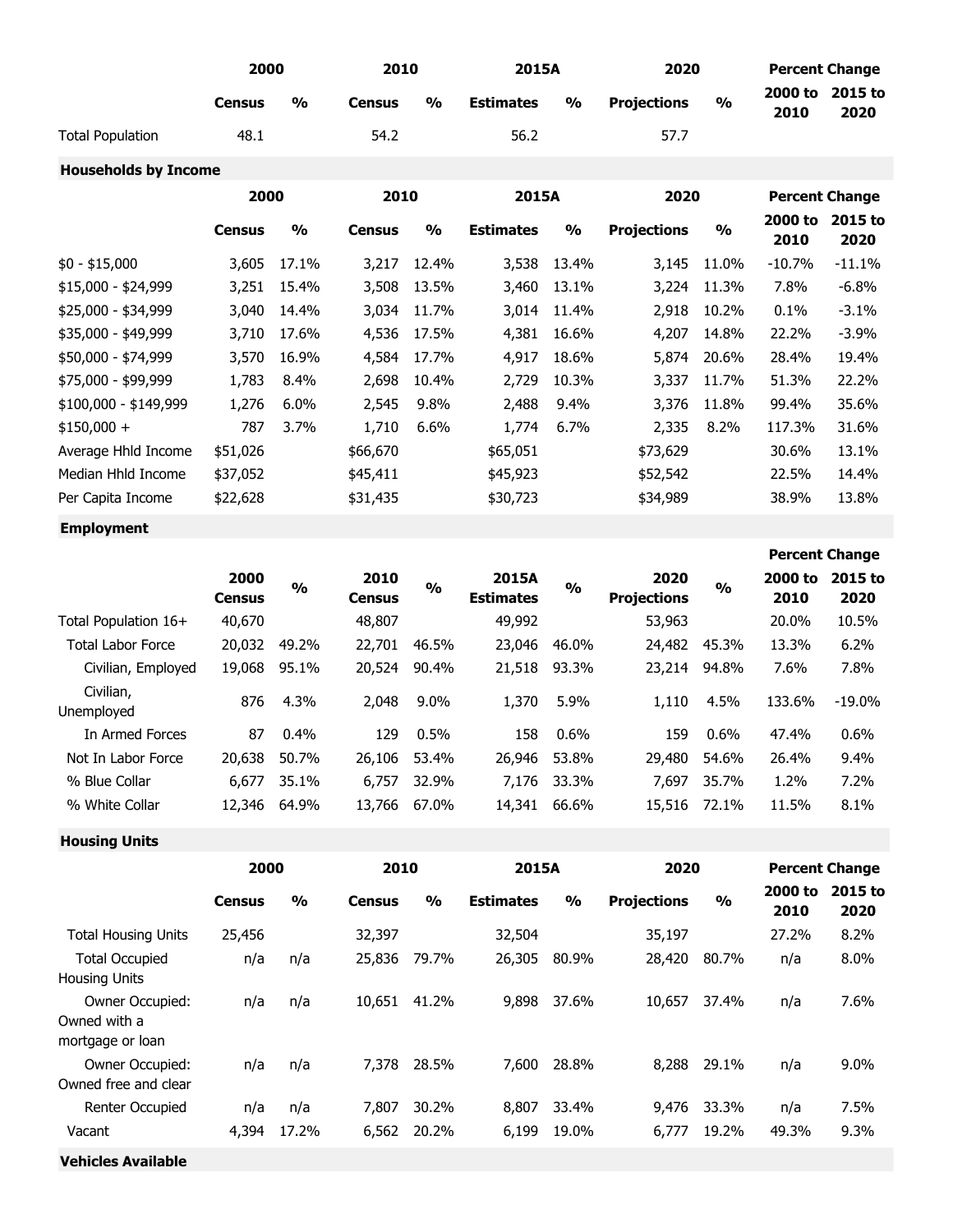|                                   | 2000          |               | 2010          |               | 2015             |               | 2020               |               | <b>Percent Change</b> |                 |
|-----------------------------------|---------------|---------------|---------------|---------------|------------------|---------------|--------------------|---------------|-----------------------|-----------------|
|                                   | <b>Census</b> | $\frac{0}{0}$ | <b>Census</b> | $\frac{0}{0}$ | <b>Estimates</b> | $\frac{0}{0}$ | <b>Projections</b> | $\frac{0}{0}$ | 2000 to<br>2010       | 2015 to<br>2020 |
| 0 Vehicles Available              | 1,124         | 5.3%          | 1,551         | $6.0\%$       | 1,579            | $6.0\%$       | 1,656              | 5.8%          | 37.9%                 | 4.8%            |
| 1 Vehicle Available               | 8,085         | 38.3%         | 9,197         | 35.6%         | 9,391            | 35.7%         | 10,075             | 35.4%         | 13.7%                 | 7.2%            |
| 2+ Vehicles<br>Available          | 11,852        | 56.2%         | 15,087        | 58.3%         | 15,334           | 58.2%         | 16,689             | 58.7%         | 27.2%                 | 8.8%            |
| Average Vehicles Per<br>Household | 1.39          |               | 1.86          |               | 1.86             |               | 1.87               |               | 30.8%                 | 0.5%            |

## **Marital Status**

|                                      | 2000          |               | 2010          |               | 2015A            |               | 2020               |               |                 | <b>Percent Change</b> |
|--------------------------------------|---------------|---------------|---------------|---------------|------------------|---------------|--------------------|---------------|-----------------|-----------------------|
|                                      | <b>Census</b> | $\frac{0}{0}$ | <b>Census</b> | $\frac{0}{0}$ | <b>Estimates</b> | $\frac{0}{0}$ | <b>Projections</b> | $\frac{1}{2}$ | 2000 to<br>2010 | 2015 to<br>2020       |
| Married, Spouse                      | 22,136        | 53.6%         | 26,063        | 52.8%         | 25,540           | 50.5%         | 27,516             | 50.5%         | 17.7%           | 7.7%                  |
| Present<br>Married, Spouse<br>Absent | 1,754         | 4.2%          | 1,748         | 3.5%          | 2,082            | 4.1%          | 2,240              | 4.1%          | 0.3%            | 7.5%                  |
| Divorced                             | 5,079         | 12.3%         | 7.145         | 14.4%         | 7.571            | 14.9%         | 8,219              | 15.0%         | 40.6%           | 8.5%                  |
| Widowed                              | 3,741         | 9.0%          | 3,800         | 7.7%          | 4,195            | 8.3%          | 4,509              | 8.2%          | 1.5%            | 7.4%                  |
| Never Married                        | 8,452         | 20.5%         | 10,569        | 21.4%         | 11,106           | 21.9%         | 11,966             | 21.9%         | 25.0%           | 7.7%                  |
| Age 15+ Population                   | 41,234        |               | 49,323        |               | 50,495           |               | 54,450             |               | 19.6%           | 7.8%                  |

### **Educational Attainment**

|                            |               | 2000          |               | 2010          |                  | 2015A         |                    | 2020          |                 | <b>Percent Change</b> |  |
|----------------------------|---------------|---------------|---------------|---------------|------------------|---------------|--------------------|---------------|-----------------|-----------------------|--|
|                            | <b>Census</b> | $\frac{0}{0}$ | <b>Census</b> | $\frac{0}{0}$ | <b>Estimates</b> | $\frac{9}{6}$ | <b>Projections</b> | $\frac{0}{0}$ | 2000 to<br>2010 | 2015 to<br>2020       |  |
| Grade K - 8                | 991           | 2.8%          | 687           | 1.5%          | 757              | 1.6%          | 804                | 1.6%          | $-30.6%$        | 6.2%                  |  |
| Grade 9 - 11               | 2,423         | 6.9%          | 2,472         | 5.7%          | 2,502            | 5.6%          | 2,655              | 5.4%          | 2.0%            | 6.1%                  |  |
| High School<br>Graduate    | 8,145         | 23.2%         | 9,449         | 21.9%         | 9,603            | 21.5%         | 10,374             | 21.4%         | 16.0%           | 8.0%                  |  |
| Some College, No<br>Degree | 10,567        | 30.1%         | 13,120        | 30.4%         | 12,827           | 28.7%         | 13,782             | 28.5%         | 24.1%           | 7.4%                  |  |
| Associates Degree          | 2,581         | 7.3%          | 4,499         | 10.4%         | 4,593            | 10.3%         | 4,984              | 10.3%         | 74.2%           | 8.5%                  |  |
| Bachelor's Degree          | 6,137         | 17.5%         | 7,583         | 17.6%         | 8,463            | 18.9%         | 9,293              | 19.2%         | 23.5%           | 9.8%                  |  |
| Graduate Degree            | 4,151         | 11.8%         | 5,130         | 11.9%         | 5,629            | 12.6%         | 6,186              | 12.8%         | 23.5%           | 9.8%                  |  |
| No Schooling<br>Completed  | 73            | 0.2%          | 139           | 0.3%          | 191              | 0.4%          | 210                | 0.4%          | 89.4%           | 9.7%                  |  |
| Age 25+ Population         | 35,068        |               | 43,081        |               | 44,569           |               | 48,291             |               | 22.8%           | 8.3%                  |  |

# **Seasonal Population by Quarter**

|         | 2015             |
|---------|------------------|
|         | <b>Estimates</b> |
| Q4 2011 | 8,034            |
| O1 2012 | 7,995            |
| Q2 2012 | 8,418            |
| Q3 2012 | 8,283            |
| Q4 2012 | 7,889            |
| 01 2013 | 7,966            |
| Q2 2013 | 8.469            |